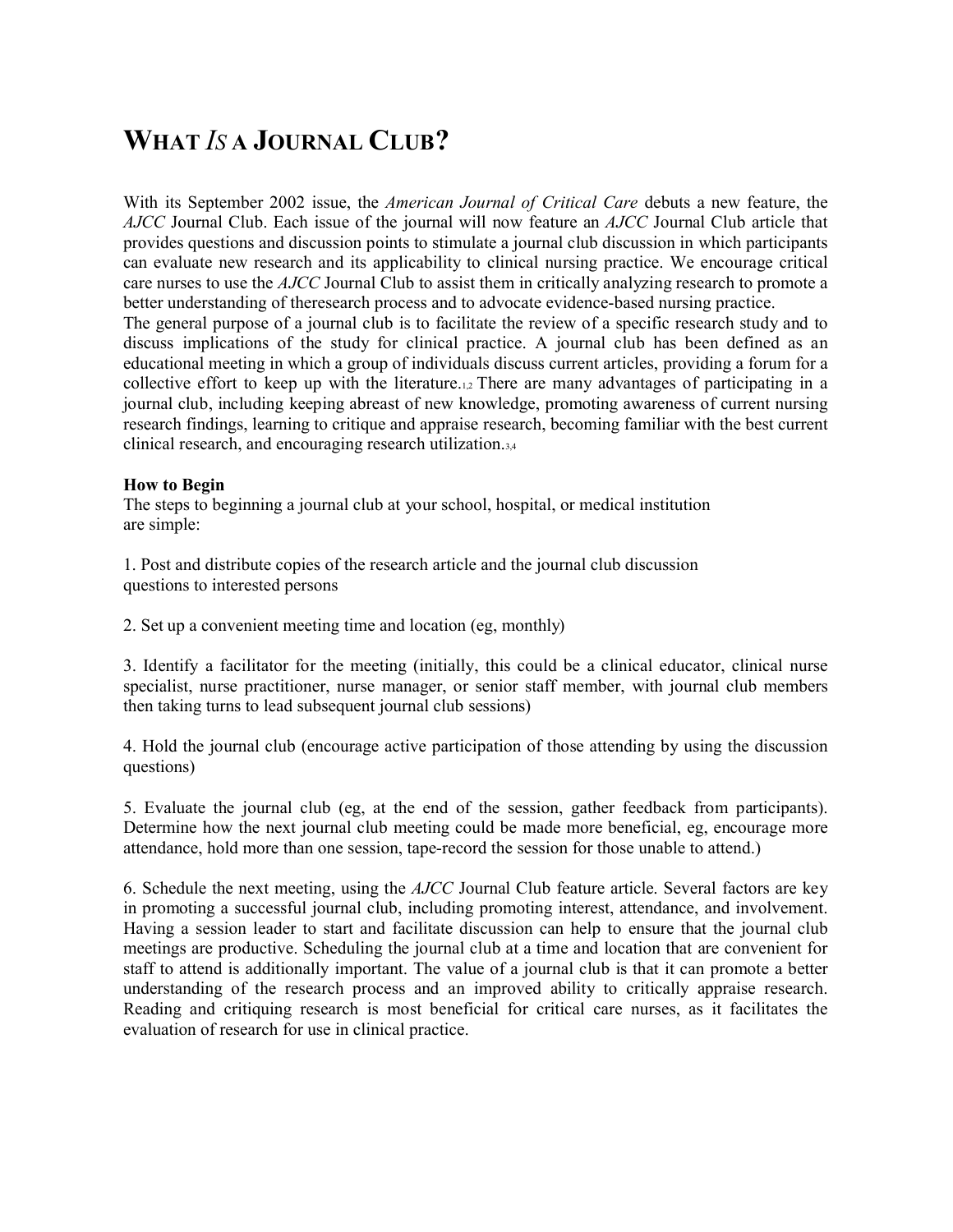The overall goal of a research critique is to formulate a general evaluation of the merits of a study and to evaluate its applicability to clinical practice. A research critique goes beyond a review or summary of a study and carefully appraises a study's strengths and limitations. The critique should reflect an objective assessment of a study's validity and significance. A research study can be evaluated by its component parts, and a thorough research critique examines all aspects of a research study. Some common questions used to guide a research critique include:

#### **A. Description of the Study**

- What was the purpose of the research?
- Does the problem have significance to nursing?
- Why is the problem significant/important?
- Identify the research questions, objectives, or hypothesis(es)

### **B. Literature Evaluation**

- Does the literature review seem thorough?
- Does the review include recent literature?
- Does the content of the review relate directly to the research problem?

• Evaluate the research cited in the literature review and the argument developed to support the need for this study.

### **C. Conceptual Framework**

- Does the research report use a theoretical or conceptual model for the study?
- Does the model guide the research and seem appropriate?
- How did it contribute to the design and execution of the study?
- Are the findings linked back to the model or framework?

## **D. Sample**

- Who were the subjects?
- What were the inclusion criteria for participation in the study?
- How were subjects recruited?
- Are the size and key characteristics of the sample described?
- How representative is the sample?

#### **E. Methods and Design**

- Describe the study methods
- How were the data collected?
- Are the data collection instruments clearly described?
- Were the instruments appropriate measures of the variables under study?

• Describe and evaluate the reliability of the instruments. (Reliability

refers to the consistency of the measures.) Will the same results be found with subsequent testing?

• Describe and evaluate the validity of the instruments. (Validity refers to the ability of the instrument to measure what it proposes to measure.)

# **GUIDELINES FOR CRITIQUING RESEARCH**

## **F. Analysis**

• How were the data analyzed?